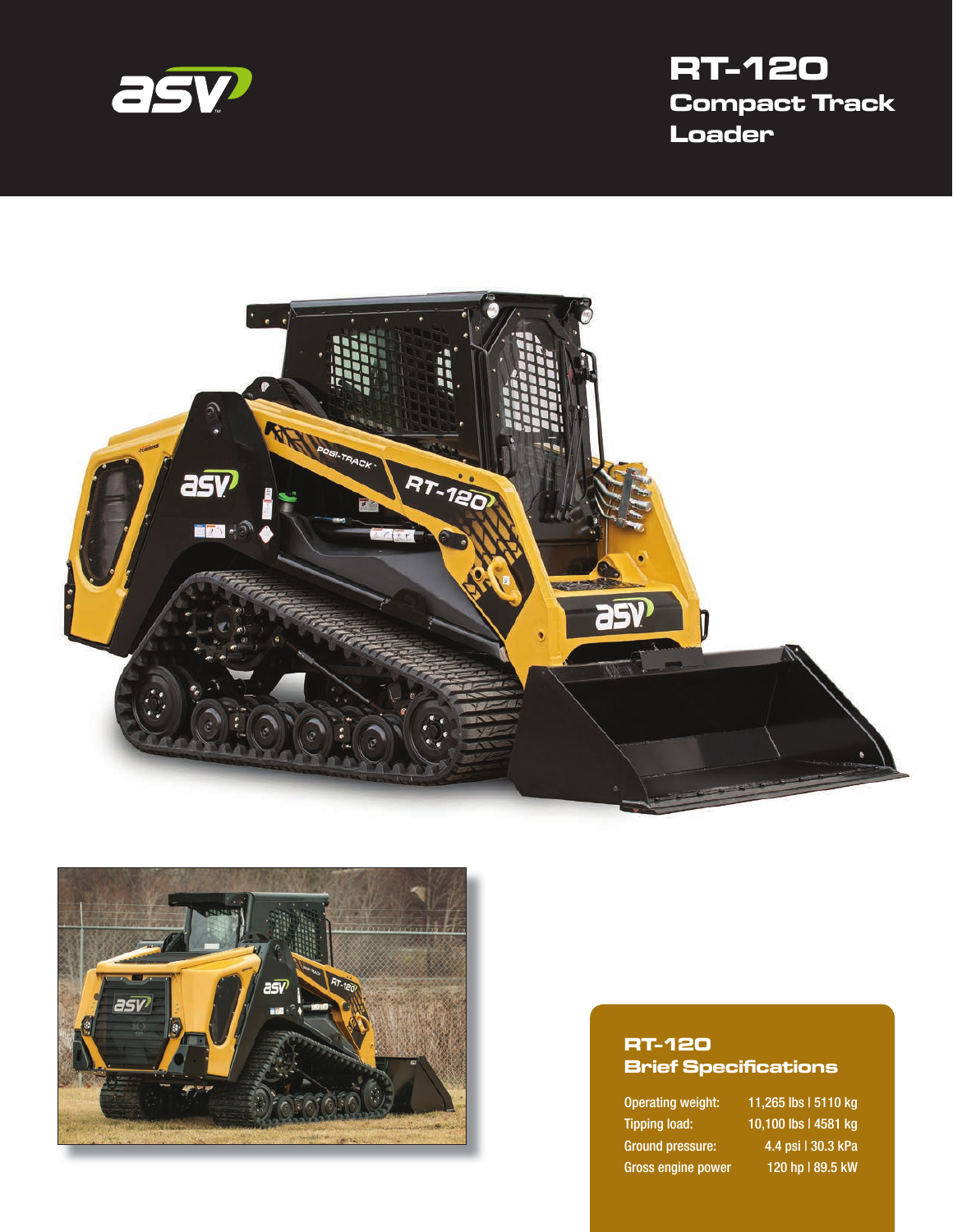## **SPECIFICATIONS**



## OPERATING SPECIFICATIONS

| Loader arms                                   | Radial               |
|-----------------------------------------------|----------------------|
| Operating weight                              | 11,265 lbs   5110 kg |
| Shipping weight                               | 10,391 lbs   4713 kg |
| Ground pressure @ operating weight            | 4.4 psi   30.3 kPa   |
| Rated operating capacity,                     |                      |
| 35% of tipping load                           | 3,535 lbs   1603 kg  |
| Operating capacity, 50% of tipping load       | 5,050 lbs   2291 kg  |
| <b>Tipping load</b>                           | 10,100 lbs   4581 kg |
| Travel speed, maximum - 1 <sup>st</sup> speed | 6 mph   9.7 kph      |
| Travel speed, maximum - 2 <sup>nd</sup> Speed | 10 mph   16 kph      |

#### ENGINE

| <b>Type</b>                     | Diesel, 4-cylinder, intercooled,<br>turbocharged                                                              |
|---------------------------------|---------------------------------------------------------------------------------------------------------------|
| Model                           | Cummins QSF3.8                                                                                                |
| <b>Displacement</b>             | $232 \text{ in}^3$   3.8                                                                                      |
| Gross power rating $@$ 2800 rpm | 120 hp   89.5 kW                                                                                              |
| Torque, peak                    | 360 ft-lb   488 Nm                                                                                            |
| Cooling system                  | Temperature-controlled, variable<br>speed hydraulically-driven fan and<br>coolant/anti-freeze-filled radiator |
| Intake air cleaner              | Three-stage                                                                                                   |
| Emission controls               | Meets all U.S. EPA Tier 4 final<br>standards                                                                  |
| Standard feature                | Auto idle                                                                                                     |

### UNDERCARRIAGE

Track type: General purpose track constructed of rubber compound with embedded co-polymer cords and all-purpose treads.

| Track width                                                      | 18 in.   457 mm                                                                                |
|------------------------------------------------------------------|------------------------------------------------------------------------------------------------|
| Length of track on ground                                        | 71 in 11803 mm                                                                                 |
| Ground contact area                                              | 2,556 in <sup>2</sup>   1.65 m <sup>2</sup>                                                    |
| Drive system                                                     | Two hydrostatic direct drive sprockets<br>controlled by a single joystick                      |
| Track drive sprocket                                             | Elevated with low friction, replaceable<br>sprocket rollers                                    |
| Undercarriage suspension                                         | Two independent torsion axles per<br>undercarriage                                             |
| Roller wheels                                                    | 24 high-density polyurethane<br>and rubber wheels per track.<br>Wheels include sealed bearings |
| Roller wheel diameter:<br>Front and rear wheels<br>Middle wheels | 15 in. 1 381 mm<br>10 in. I 254 mm                                                             |

\* Machine tested with foundry bucket

## AUX. HYDRAULIC SYSTEM

| Pump capacity:   | Low - variable from $0-20$ gpm $175.7$ lpm.<br>High - variable from 30 gpm   114 lpm<br>to 45 gpm $\mid$ 170 lpm                                                    |
|------------------|---------------------------------------------------------------------------------------------------------------------------------------------------------------------|
| System pressure, | Low - 3,300 psi   22 750 kPa<br>High - 4,060 psi   27 993 kPa                                                                                                       |
| Controls         | Intermittent via joystick button or continuous via<br>console switch. High-flow is adjustable and loader/<br>auxiliary sharing is adjustable<br>via machine display |
| Couplers         | Push-to-connect quick couplers mounted on loader<br>arms. Pressure relief valve on coupler block                                                                    |
| Cooling system   | High efficiency side-by-side radiator<br>and oil cooler                                                                                                             |

### ELECTRICAL SYSTEM

| Nominal charge           | 12V                                             |
|--------------------------|-------------------------------------------------|
| Battery                  | 950 CCA                                         |
| Charging system          | 120 amp alternator                              |
| Outlets                  | 1-12 V port inside operator station             |
| Wiring                   | Pre-wired for all factory-available accessories |
| <b>Standard features</b> | Attachment control kit, block heater            |

### OPERATOR STATION

Seat: Adjustable contour vinyl with built-in operator presence switch, lap bar and 2 in I 51 mm wide seat belt

Loader control: Right-hand pilot electronic joystick controls loader lift, lower and tilt, plus intermittent control of auxiliary hydraulic. Loader speed is adjustable and selectable from ISO or H control pattern.

Drive control: Left-hand pilot electronic joystick controls machine speed and direction. Track speed is adjustable, includes a Creep Mode and is selectable from ISO or H control pattern.

| Engine speed      | Hand-operated throttle                                                                                                                                                                                                                                                                                                                                  |
|-------------------|---------------------------------------------------------------------------------------------------------------------------------------------------------------------------------------------------------------------------------------------------------------------------------------------------------------------------------------------------------|
| Machine display   | Engine RPM, fuel level, coolant temperature,<br>air inlet temperature, engine oil pressure,<br>voltage, hydraulic oil temperature, travel speed,<br>DEF level, engine hourmeter, trip meter<br>self-diagnostics including stored history, air filter<br>indicator, loader/aux. hydraulic sharing,<br>auxiliary hydraulic flow, winch (optional) control |
| <b>ROPS</b>       | Meets ISO 3471:2008, ISO 6683:2005                                                                                                                                                                                                                                                                                                                      |
| <b>FOPS</b>       | Meets ISO 3449:2005 level 1,<br>SAE J386:2006-2                                                                                                                                                                                                                                                                                                         |
| Illumination      | 2 - Adjustable forward-facing halogen lights<br>2 - Adjustable rear-facing halogen lights<br>1 - Interior light                                                                                                                                                                                                                                         |
| Convenience       | 12 V power port                                                                                                                                                                                                                                                                                                                                         |
| Standard features | Horn, backup alarm, rear-view camera                                                                                                                                                                                                                                                                                                                    |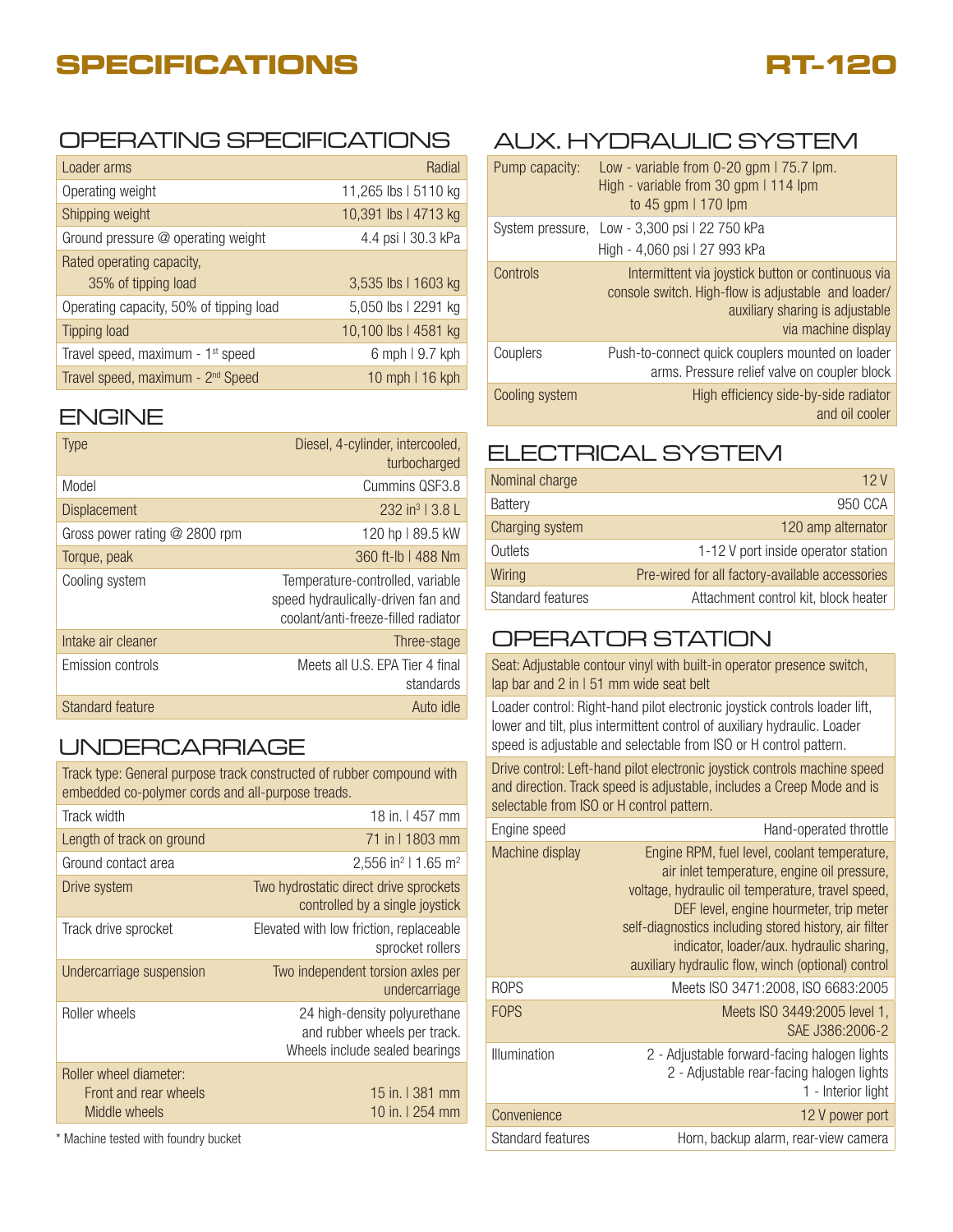## **DIMENSIONS RT-120**